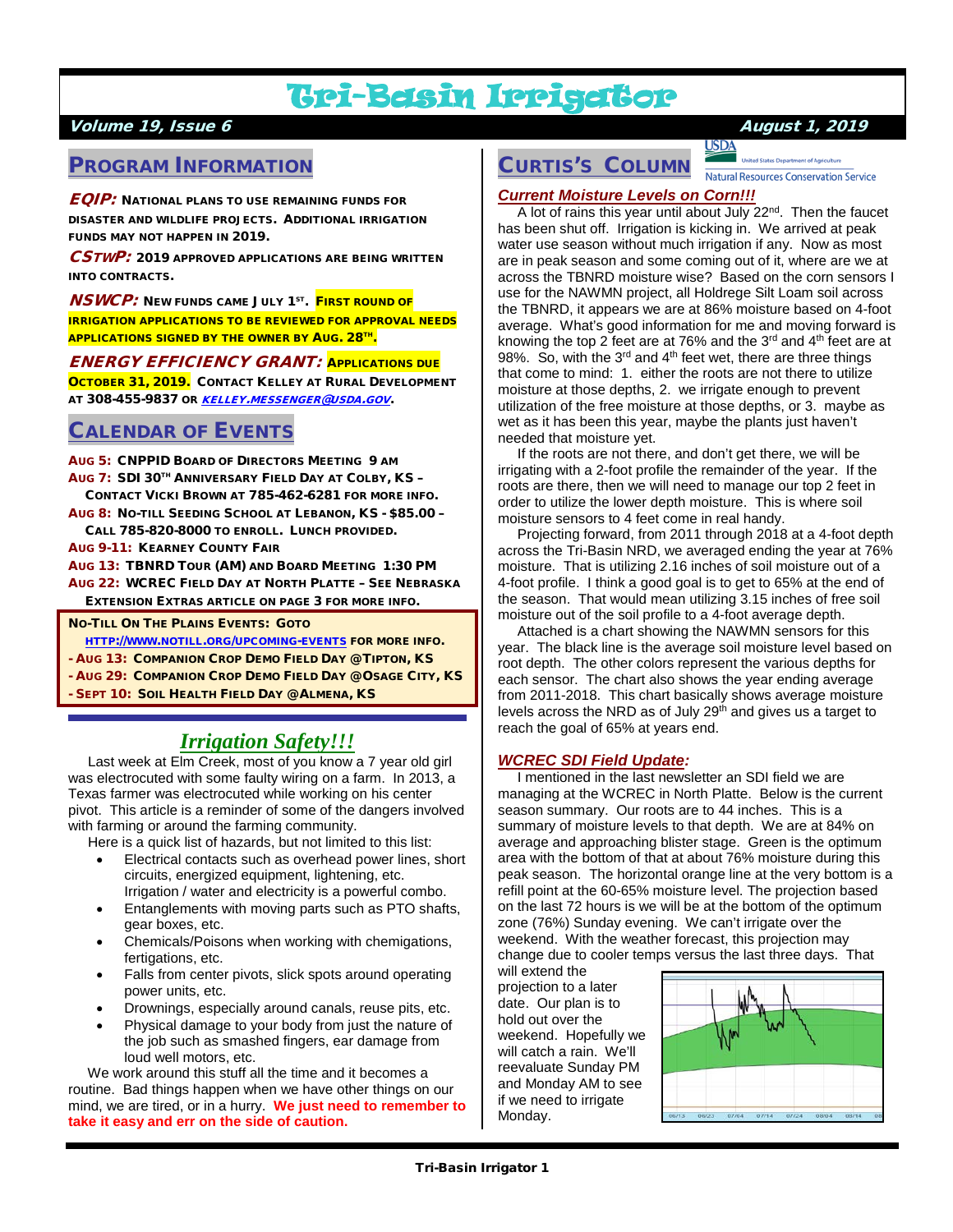## CNPPID NOTES



#### *Rain Volume:*

 Heavy rain events can be missing one thing; wind. Storms associated with a light "steering" wind and a well-connected water source might nearly stall or move slowly and dump massive amounts of rain on the same acres for an extended time interval. If these storms develop over already saturated soils, conditions exist for flash floods and flooded fields; ditches, culverts, drains, creeks and small streams are overwhelmed with the accumulating volume of rain that is nearly 100% runoff.

 The rain gauge at our Holdrege office has measured 22.11 inches of precipitation since April  $1<sup>st</sup>$ . Using that as a decent average across the 972,160 land acres of Phelps, Kearney, & Gosper counties, we can roughly estimate these acres may have received 1,791,205 acre-feet of rain water in 4 months.

 By comparison, Lake McConaughy is 3.1 miles wide and 142 feet deep at the dam, 22 miles long at full pool and stores 1,743,000 acre-feet. Our area has likely received more than a full Lake McConaughy from the sky in 4 months; a third of that coming within a 6-day period in early July.

 Add to that another 14.55 inches measured at this Holdrege gauge since the water year began (September  $1<sup>st</sup>$  – March 30<sup>th</sup>) or 1,178,744 more acre-feet across the three counties and we likely have had the equivalent of 1.7 Lake McConaughys fall as rain or snow (melted measure) since the 2018 irrigation season.

 Similar precipitation totals have been seen across much of Nebraska and its 49,549,440 land acres. Flooded Kansas has 52,657,280 land acres. Our method of estimation is unreliable for all those acres, but given our tri-county math, it is safe to say many Lake McConaughy equivalents have been recorded across Nebraska and Kansas in Water Year 2019.

# TRI-BASIN NRD NEWS



#### *Irrigation Season Reminders:*

 **Chemigation:** Our staff has been busy with chemigation inspections on newly permitted systems, as well as routine inspections of renewal permits. If your systems are due for a routine inspection, you'll receive a call from our office to schedule those.

 **Water Samples:** Staff and our summer interns have also started taking samples from irrigation wells for our Water Quality testing program. If you have crop reports due each year, don't forget to take water samples from your irrigation wells for those reports.

 **Irrigation Meters:** You should periodically check your irrigation flowmeters to make sure they are working correctly. If you don't think your meter is working correctly, our staff or Curtis Scheele at the NRCS office can check flow rates using an ultrasonic flowmeter. If you



have a meter repaired during the irrigation season, note the meter reading before operating that irrigation equipment. Doing so will make it easier to reconcile any movement of the propeller while the meter was being repaired. If you have questions about reinstalling your flowmeter or about your meter readings, contact our office at 1-877-995-6688.

# **NEBRASKA EXTENSION EXTRAS MEXTENSION**

#### *Soybean Mgt Field Days (4 locations) - Aug. 13-16:*

 The 2019 Nebraska Soybean Management Field Days locations include: Aug. 13 – Sargent; Aug. 14 – Pilger; Aug. 15 – Plymouth; and Aug. 16 – Waverly. Field days begin with free registration at 9:00 a.m. and end at 2:30 p.m. Visit: *<http://enrec.unl.edu/soydays>* or call Nebraska Extension at 1-800-529-8030.

#### *WCREC Fall Field Day (North Platte) – Aug. 22:*

 The UNL West Central Research & Extension Center Fall Field Day at North Platte is scheduled for **Thurs., Aug. 22, 2019** the WCREC Experiment Station just south of Interstate 80 at North Platte. This free educational program will run from 9:00 a.m. until 3:30 p.m. with a free lunch provided by the over 30 sponsors.

 This year's Fall Field Day will feature the new Subsurface Drip Irrigation (SDI) demonstration used for the newest TAPS (Testing Ag Performance Solutions) competitions. Eighteen teams are competing in 2019 at the WCREC using variable rate technology in sprinkler corn and sprinkler grain sorghum competitions along with the new SDI category.

 Participants will have their choice of educational tracks including: Water Management; Economics; and Agronomy. Field site visits and booth demonstration topics will be: What you need to know about Subsurface Drip Irrigation; Soil Moisture Monitoring Tools; Groundwater/Surface Water Interactions; Sprinkler Placement In/Over Canopy; Irrigating Soybeans in Western NE; Increasing Farm Profitability; Best Practices in Crop Marketing; New Technology for controlling Western Bean Cutworm and Western Corn Rootworm; Soil Health Toolbox & Cover Crop Benefits; Oat/Field Pea and Winter Annual Forage Studies; Using Biological Products with Fungicide Seed Treatment to Manage Root Diseases; and Managing Herbicide Resistance.

#### *Useful to Usable (U2U) – Corn Maturity Projection:*

 The Midwest Regional Climate Center provides several free online decision tools based on a 30-year historical data pool. Nebraska Extension is among the 11-states in the Midwest Region providing the Corn Growing Degree Day (GDD) decision tool. 30-year average and year-to-year comparison can be used to make decision regarding: climate risk; activity planning and/or marketing. The free online download for this Corn GDD tool is: *[https://mrcc.illinois.edu/U2U/gdd/.](https://mrcc.illinois.edu/U2U/gdd/)* For county specific data, click on your Nebraska county using the MRCC state map.

 Below is an illustration using this tool for a Phelps county corn field planted on May 20, 2019 with a 112 days maturity hybrid. The projected black layer full maturity (2703 GDD's) date is Oct. 15<sup>th</sup>. Please note that the same field planted on May 20, 2018 reached black layer on Sep. 19. Further, if the planting date is moved earlier in 2019 to May  $10<sup>th</sup>$ ; then, projected black layer date for the same 112-days hybrid moves up to Oct. 1<sup>st</sup>.

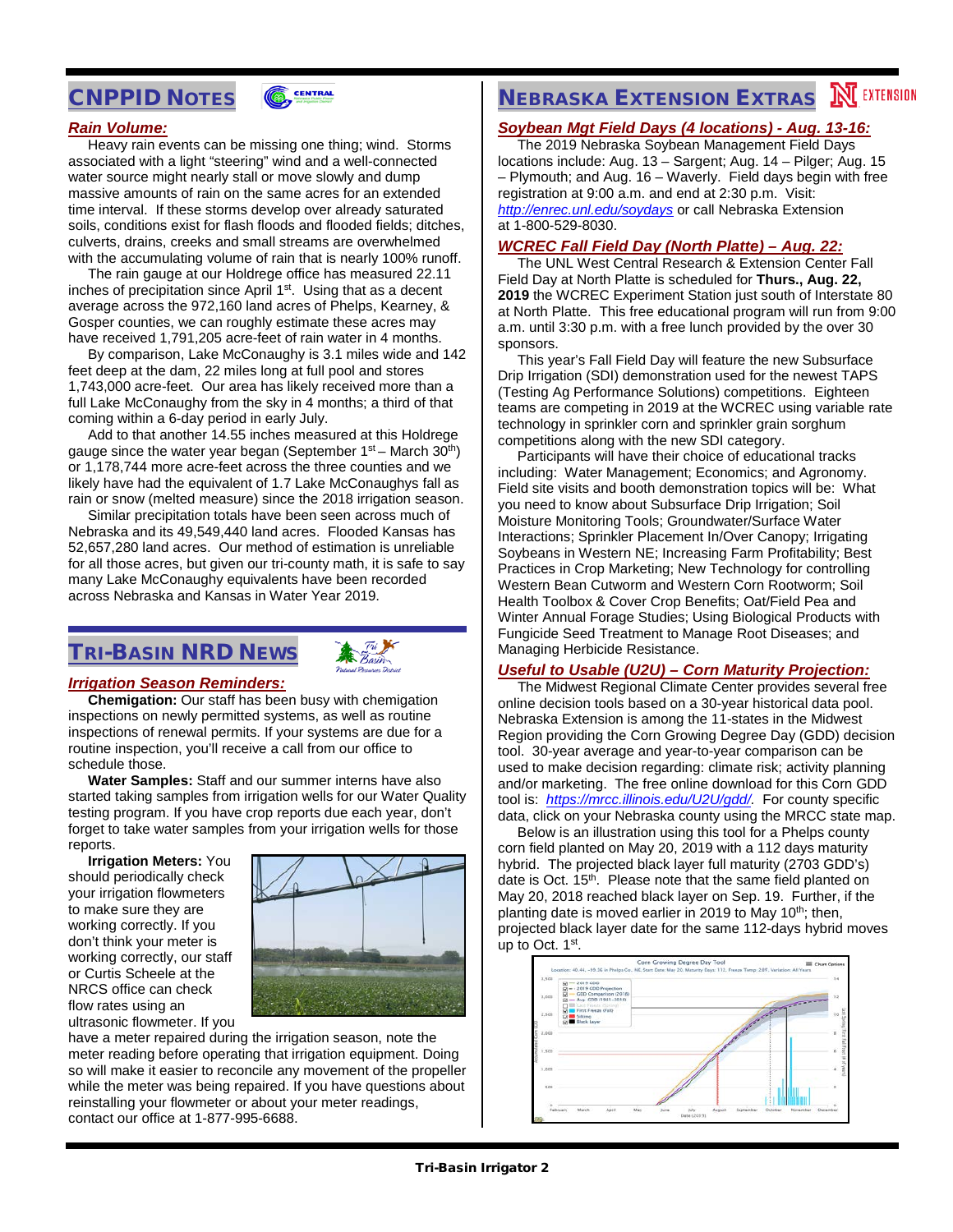# NAWMN CROP ET INFORMATION

Additional Information and other ET resources can be found at websites listed under "ET Information Sites" below.

# Inches of Crop Water Use (ET)  $=$ **Evaporation x Kc**

|              | <b>July 15- July 21</b> |      | <b>July 22 - July 28</b> |      |
|--------------|-------------------------|------|--------------------------|------|
| <b>Site</b>  | <b>Evaporation</b>      | Rain | <b>Evaporation</b>       | Rain |
| 1            | 2.20                    | 0.70 | 2.00                     | 0.00 |
| $\mathbf{2}$ | 2.10                    | 1.83 | 1.90                     | 0.00 |
| 3            | 1.90                    | 0.67 | 1.80                     | 0.00 |
| 4            | 1.90                    | 1.60 | 1.90                     | 0.00 |
| 5            | 1.60                    | 1.72 | 1.70                     | 0.00 |
| 6            | 1.20                    | 1.75 | 1.40                     | 0.00 |
| 7            | 1.80                    | 0.61 | 1.70                     | 0.00 |
| 8            | 2.00                    | 0.45 | 1.90                     | 0.02 |
| 9            | 1.80                    | 1.03 | 1.50                     | 0.00 |
| 10           | 2.00                    | 0.75 | 2.00                     | 0.00 |
| 11           | 2.00                    | 0.85 | 1.50                     | 0.02 |
| 12           | 1.80                    | 0.69 | 1.80                     | 0.00 |
| 13           | 1.50                    | 0.87 | 1.60                     | 0.06 |
| 14           | 2.00                    | 0.65 | 1.70                     | 0.02 |
| 15           | 1.70                    | 0.74 | 1.80                     | 0.02 |
| 16           | 2.10                    | 0.80 | 1.70                     | 0.08 |



*2019 Map of NAWMN Sites across the Tri-Basin NRD.*

| <b>Crop Coefficients (Kc)</b> |      |                           |      |
|-------------------------------|------|---------------------------|------|
| Corn                          |      | <b>Soybeans</b>           |      |
| <b>Stage</b>                  | Кc   | <b>Stage</b>              | Кc   |
| 2 leaf                        | 0.10 | Cotyledon (VC)            | 0.10 |
| 4 leaf                        | 0.18 | 1st Node (V1)             | 0.20 |
| 6 leaf                        | 0.35 | 2nd Node (V2)             | 0.40 |
| 8 leaf                        | 0.51 | 3rd Node (V3)             | 0.60 |
| 10 leaf                       | 0.69 | Beg. Bloom (R1)           | 0.90 |
| 12 leaf                       | 0.88 | <b>Full Bloom (R2)</b>    | 1.00 |
| 14 leaf                       | 1.01 | Beg. Pod (R3)             | 1.10 |
| 16 leaf                       | 1.10 | <b>Full Pod (R4)</b>      | 1.10 |
| Silk - Beg. Dent              | 1.10 | Beg. Seed (R5)            | 1.10 |
| 1/4 Milk Line                 | 1.04 | <b>Full Seed (R6)</b>     | 1.10 |
| <b>Full Dent (½ Milk)</b>     | 0.98 | <b>Yellow Leaf (R6.5)</b> | 1.00 |
| 3/4 Milk Line                 | 0.79 | Beg. Mat. (R7)            | 0.90 |
| <b>Black Layer</b>            | 0.60 | Full Mat. (R8)            | 0.20 |
| <b>Full Maturity</b>          | 0.10 | <b>Mature</b>             | 0.10 |

### CROP STAGE INFORMATION

**Corn (V12-12 Leaf to R2-Blister stage):** Silking is the peak water use period for corn. Moisture stress at this time causes poor pollination and seed set. The result will usually be a nubbin.

#### Avg. daily water use from July 22 – July 28 was 0.22"-0.31".

**Soybeans (R3-Beginning Pod to R4-Full Pod stage):** Demand for water and nutrients is large throughout the rapid seed filling period. Environmental stress from now til shortly after R6 (Full Seed) needs to be avoided. R4 (Full Pod) is the most crucial period.

Avg. daily water use from July 22 – July 28 was 0.22"-0.31".

*July 22-July 28 (16 of 16 NAWMN sites reporting): Average weekly rainfall was 0.01 (range 0.00 to 0.08). Average weekly ET for corn was 1.89 and for soybeans was 1.87.*

## ET INFORMATION SITES

#### **NAWMN Sites:**

 *[https://www.cnppid.com/weatheret-data/nebraska](https://www.cnppid.com/weatheret-data/nebraska-agricultural-water-management-network/)[agricultural-water-management-network/](https://www.cnppid.com/weatheret-data/nebraska-agricultural-water-management-network/)*

 *<https://nawmn.unl.edu/ETdata/DataMap>* **CropWatch:** *<https://cropwatch.unl.edu/gdd-etdata>* **CNPPID:** *<https://www.cnppid.com/weatheret-data/>* **Water Use Hotline:** 1-800-993-2507

| <b>Corn Stage</b>    |                       | <b>DESCRIPTION</b>                                                                                                                                                                                                      |  |  |
|----------------------|-----------------------|-------------------------------------------------------------------------------------------------------------------------------------------------------------------------------------------------------------------------|--|--|
| R <sub>2</sub>       | <b>Blister</b>        | The kernels are white on the outside and resemble a blister in shape. The cob should be close to, if not,<br>full size by R2. The silks are beginning to dry out and darken in color.                                   |  |  |
| R <sub>3</sub>       | <b>Milk</b>           | The kernels display a yellow color on the outside. Inner fluid is milky white. Silks are brown and dry or<br>becoming dry.                                                                                              |  |  |
| <b>Soybean Stage</b> |                       | <b>DESCRIPTION</b>                                                                                                                                                                                                      |  |  |
| R <sub>3</sub>       | <b>Beginning Pod</b>  | At least one pod 3/16" length is present at any one of the four upper most main stem nodes that have<br>a fully developed leaf. Pods of greater length at the lower nodes is possible.                                  |  |  |
| R4                   | Full Pod              | At least one pod 3/4" length is present at any one of the four upper most main stem nodes that have<br>fully developed leaves.                                                                                          |  |  |
| <b>R5</b>            | <b>Beginning Seed</b> | At least one pod containing small seeds is present at one of the four uppermost main stem nodes that<br>have fully developed leaves. A pod held up to the bright sky can see the small developing seeds in<br>the pods. |  |  |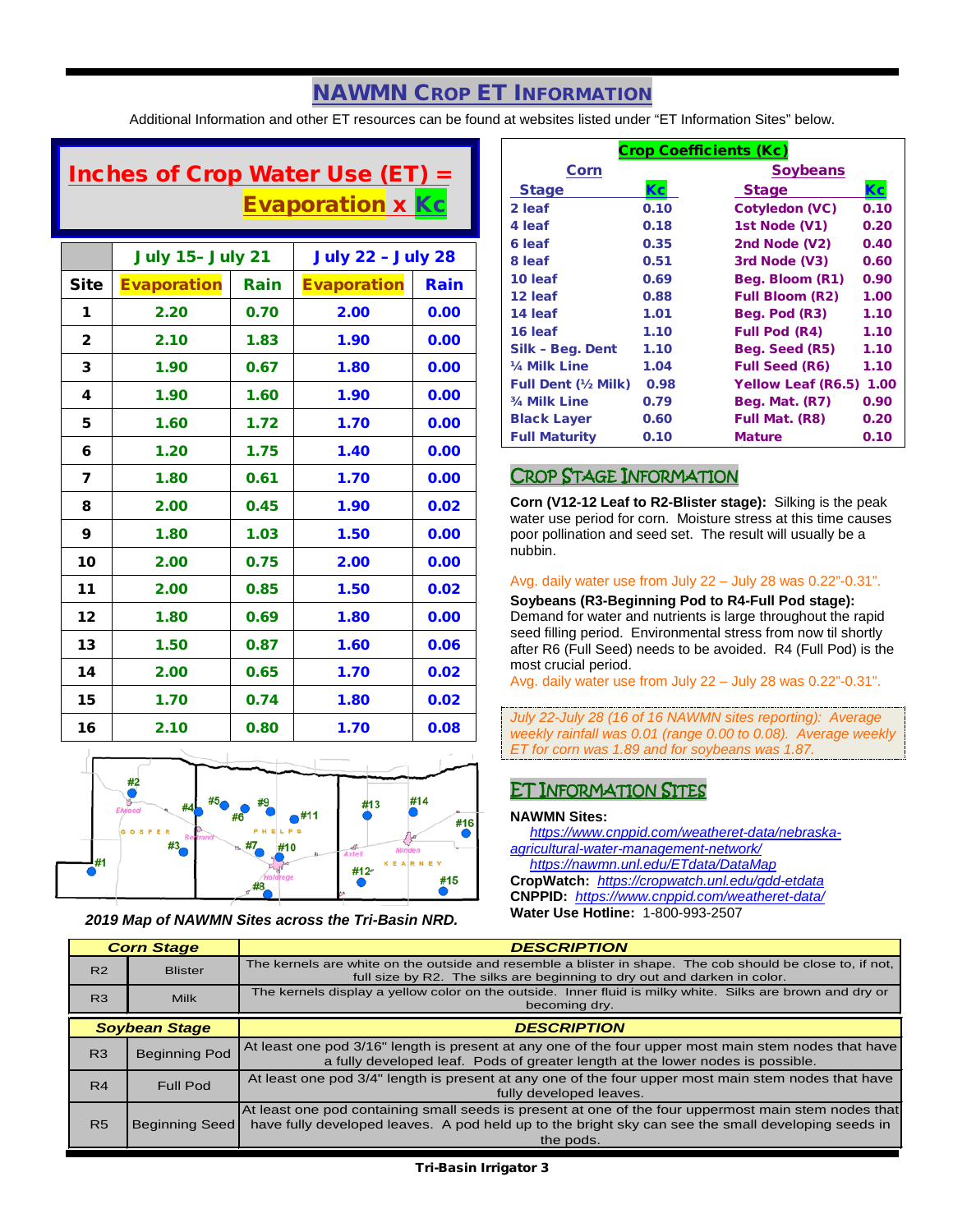## LAKE AND RIVER LEVELS

CNPPID Reservoir Elevation and Platte River Flow data listed below and other locations can be found on CNPPID's website at *[http://cnppid.com/wp-](http://cnppid.com/wp-content/uploads/2016/06/lakeRiverData.html)*

*[content/uploads/2016/06/lakeRiverData.html](http://cnppid.com/wp-content/uploads/2016/06/lakeRiverData.html)*.

|                                                                      | <b>August 1, 2019,</b><br>8:00 AM | 1 Year Ago |
|----------------------------------------------------------------------|-----------------------------------|------------|
| <b>Capacity of Lake</b><br><b>McConaughy</b>                         | 89.5%                             | <b>NA</b>  |
| <i><b>Inflows to Lake</b></i><br><b>McConaughy</b>                   | <b>1800 cfs</b>                   | 1486 cfs   |
| <b>Flows on the</b><br><b>North Platte at</b><br><b>North Platte</b> | <b>1100 cfs</b>                   | 441 cfs    |
| <b>Flows on the</b><br><b>South Platte at</b><br><b>North Platte</b> | <b>248 cfs</b>                    | $292$ cfs  |
| <b>Flows on the</b><br><b>Platte at Overton</b>                      | $422$ cfs                         | 1433 cfs   |

# *When the power of love overcomes the love of power, the world will know peace.*

- Jimi Hendrix

# WEBSITES OF INTEREST

Soil Health:

| www.nrcs.usda.gov/wps/portal/nrcs/main/soils/health/ |                              |  |  |
|------------------------------------------------------|------------------------------|--|--|
| Climate                                              | agclimatenebraska.weebly.com |  |  |
| <b>NRCS Nebraska</b>                                 | www.ne.nrcs.usda.gov         |  |  |
| <b>Central Irrigation District</b>                   | www.cnppid.com/              |  |  |
| <b>TBNRD Home Page</b>                               | www.tribasinnrd.org/         |  |  |
| Farm Service Agency                                  | www.fsa.usda.gov             |  |  |
| <b>UNL Cropwatch</b>                                 | cropwatch.unl.edu            |  |  |
| <b>UNL Extension</b>                                 | extensionpubs.unl.edu/       |  |  |
| K-State SDI Website                                  | www.ksre.ksu.edu/sdi         |  |  |
| No-till On The Plains                                | www.notill.org               |  |  |
|                                                      |                              |  |  |

## RAINFALL

Rainfall amounts listed below and other locations come from NeRAIN which can be found at website *<https://nednr.nebraska.gov/NeRain/Maps/maps>*.

| <b>Location:</b>         | <b>July 18 – July 31</b> | May $1 -$ July 31 |
|--------------------------|--------------------------|-------------------|
| <b>Arapahoe 9.8 NNE:</b> | 0.89                     | 24.56             |
| Bertrand 6.1 mi. SE:     | 0.88                     | 23.31             |
| Holdrege 0.99 mi. E:     | 0.63                     | 21.95             |
| <b>Minden 7.2 mi. W:</b> | 0.76                     | 18.66             |
| Minden $5.8$ mi. $E$ :   | 0.70                     | 19.45             |

**Average Rain for May-July in Holdrege = 11.32 Inches**

*\*\*\* If you wish to receive this newsletter via e-mail, or have any questions, comments or ideas, feel free to contact Curtis Scheele at the NRCS office in Holdrege or you can email him at [curtis.scheele@usda.gov.](mailto:curtis.scheele@usda.gov) \*\*\**

| USDA - Natural Resources Conservation Service<br><b>1609 Burlington Street</b>                                                       | <b>USDA</b><br><b>Inded States Department of Agriculture</b><br>309 Smith<br><b>Natural Resources Conservation Service</b> | <b>Street</b>                                                     |
|--------------------------------------------------------------------------------------------------------------------------------------|----------------------------------------------------------------------------------------------------------------------------|-------------------------------------------------------------------|
| 1005 South Brown Street<br><b>PO Box 798</b>                                                                                         | PO Box 41                                                                                                                  | Minden, NE 68959-2601                                             |
| Holdrege, NE 68949-0798<br>308-995-6121, Ext. 3                                                                                      | Elwood, NE 68937-0041<br>308-785-3307, Ext. 3                                                                              | 308-832-1895, Ext. 3                                              |
| Central Nebraska Public Power & Irrigation District<br>415 Lincoln Street<br><b>PO Box 740</b><br>Holdrege, NE 68949<br>308-995-8601 | <b>CENTRAL</b>                                                                                                             |                                                                   |
| <b>Tri-Basin Natural Resources District</b><br>1723 Burlington Street<br>Holdrege, NE 68949<br>308-955-6688                          | Natural Peccures District                                                                                                  |                                                                   |
| <b>INC</b> EXTENSION<br>Nebraska Extension                                                                                           |                                                                                                                            |                                                                   |
| 1308 $2nd$ Street<br>Holdrege, NE 68949                                                                                              | <b>PO Box 146</b><br>Elwood, NE 68937                                                                                      | 424 North Colorado<br><b>PO Box 31</b><br><b>Minden, NE 68959</b> |
| 308-995-4222                                                                                                                         | 308-785-2390                                                                                                               | 308-832-0645                                                      |

In accordance with Federal civil rights law and U.S. Department of Agriculture (USDA) civil rights regulations and policies, the USDA, its Agencies, offices, and employees, and institutions participating in or administering USDA programs are prohibited from discriminating based on race, color, national origin, religion, sex, gender identity (including gender expression), sexual orientation, disability, age, marital status, family/parental status, income derived from a public assistance program, political beliefs, or reprisal or retaliation for civil rights activity, in any program or activity conducted or funded by USDA (not all bases apply to all programs). Remedies and complaint filing deadlines vary by program or incident. Persons with disabilities who require alternative means of communication for program information (e.g., Braille, large print, audiotape, American Sign Language, etc.) should contact the responsible Agency or USDA's TARGET Center at (202) 720-2600 (voice and TTY) or contact USDA through the Federal Relay Service at (800) 877-8339. Additionally, program information may be made available in languages other than English. To file a program discrimination complaint, complete the USDA Program Discrimination Complaint Form, AD-3027, found online at *[How to File a Program Discrimination Complaint](https://www.ascr.usda.gov/filing-program-discrimination-complaint-usda-customer)* and at any USDA office or write a letter addressed to USDA and provide in the letter all of the information requested in the form. To request a copy of the complaint form, call (866) 632-9992. Submit your completed form or letter to USDA by: (1) mail: U.S. Department of Agriculture, Office of the Assistant Secretary for Civil Rights, 1400 Independence Avenue, SW, Washington, D.C. 20250-9410; (2) fax: (202) 690-7442; or (3) email: *mailto:program*.